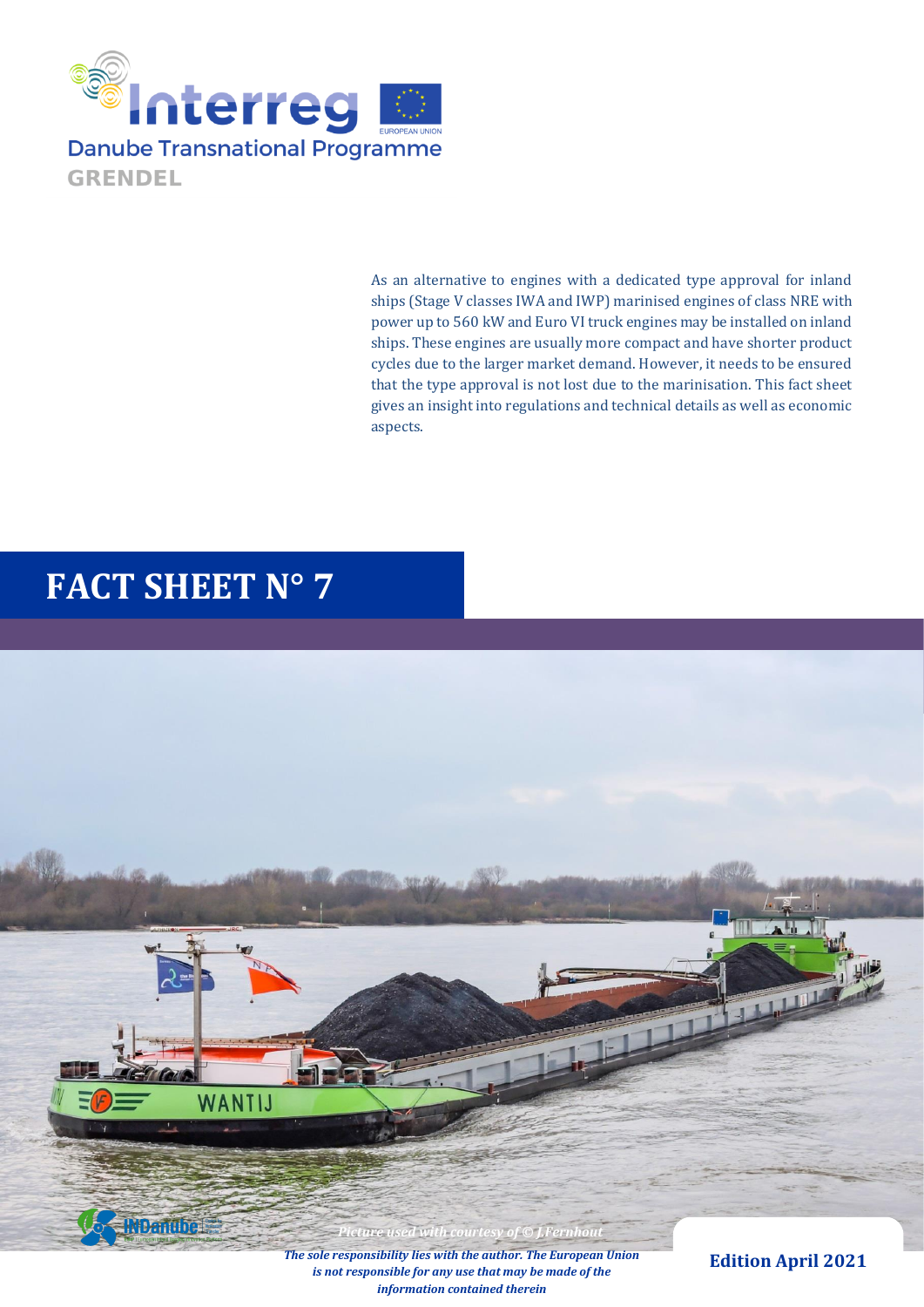

# **REGULATIONS**

The CESNI Committee regularly publishes in the ES-TRIN the European Standard of Technical Requirements for Inland Waterway Vessels. The uniform requirements contained in ES-TRIN ensure the safety of inland waterway vessels, taking into account both the requirements of Directive 2006/87/EC and the Rhine Vessel Inspection Regulation. References to ES-TRIN are included in the EU and CCNR legal frameworks.

About the use of Euro VI truck and NRE engines for the main propulsion, the CESNI requires the following:

- 1. An NRE category engine may be used in place of an IWA or IWP category engine if its power output is less than 560 kW. This engine shall comply either with the additional technical requirements for devices for preventing  $NO<sub>x</sub>$ emissions for NRE category engines in appendix 1 of annex IV, or those for IWA or IWP category engines in appendix 2 of annex IV of delegated regulation (EU) 2017/654.
- 2. An engine with an EU Euro VI certification for heavy goods vehicles under regulation 595/2009/EC or UNECE regulation R49‐06 may also be used in place of an NRE category engine provided that a technical service recognised under Regulation (EU) 2016/1628 recognises that this engine complies with the additional technical requirements.

Note 1: These engines shall also meet the requirements of Directive (EU) 2016/1629 or RVIR and the associated ES‐ TRIN 2017 relevant for the vessel application (especially the specific requirements concerning exhaust gas after treatment systems in Article 9.09).

Note 2: Marinisation may change the engine so that the type approval may need to be revised by the engine manufacturer or a new one issued. In addition, the company that makes the marinisation could, intentionally or unintentionally, become the manufacturer (see questions 17 and 18).

*Source and reference for further reading: https://www.cesni.eu/wp-content/uploads/2018/11/FAQ\_Engines\_en.pdf*

## **TECHNICAL CONCEPT**

Euro VI truck engines and NRE can be employed for direct propulsion or for a diesel-electric concept (see Fact Sheet N° 2). Before they are used, however, some changes (referred to as marinisation) must be made, which are also described below.

#### **NRE ENGINES**

According to Directive (EU) 2016/1628 category NRE engines are all engines suited to move, or to be moved, by road or otherwise, that not explicitly excluded or included in any other category. These engines with a reference power of less than 560 kW may be used in place of Stage V motors of categories IWP and IWA. NRE engines have Stage V emission limits slightly differing from the limits for IWP/IWA engines (identical or more stringent). The table below compares the relevant limits. However, it has to be noted that this comparison is not completely fair since the different engine categories are linked to differing test cycles (ISO 8178). The test cycles define the operating points in terms of engine speed and torque together with weighting factors. For example class IWP-v-4 is approved according to test cycle E3 while NRE engines are tested according to C1.

| Emission<br>stage | Engine sub-<br>category | Power<br>range | Ignition<br>type | C <sub>O</sub> | <b>HC</b> | NO <sub>x</sub> | PM    | PN                 | A    |
|-------------------|-------------------------|----------------|------------------|----------------|-----------|-----------------|-------|--------------------|------|
|                   |                         | kW             |                  | g/kWh          | g/kWh     | g/kWh           | g/kWh | #/kWh              |      |
| Stage V           | NRE-v-6<br>NRE-c-6      | 130≤P≤560      | all              | 3.50           | 0.19      | 0.40            | 0.015 | $1 \times 10^{12}$ | 1.10 |
| Stage V           | $IWP-v-3$<br>$IWP-c-3$  | 130≤P<300      | all              | 3.50           | 1.00      | 2.10            | 0.100 |                    | 6.00 |
| Stage V           | $IWP-v-4$<br>$IWP-c-4$  | $P \geq 300$   | all              | 3.50           | 0.19      | $1.80\,$        | 0.015 | $1 \times 10^{12}$ | 6.00 |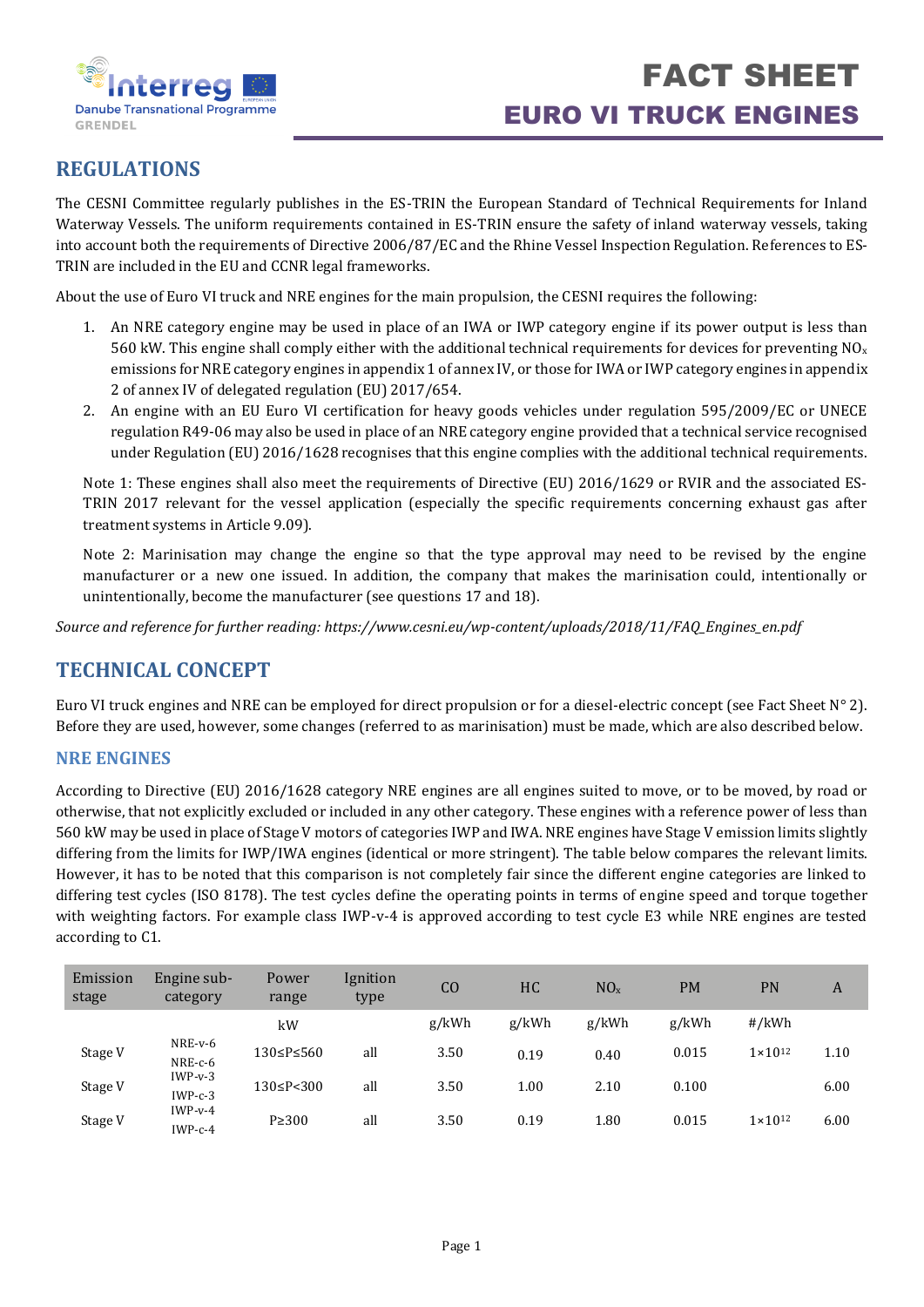

## **EURO VI TRUCK ENGINES**

The Euro VI heavy duty emission standards were introduced by [Regulation No 595/2009/](http://eur-lex.europa.eu/LexUriServ/LexUriServ.do?uri=OJ:L:2009:188:0001:0013:EN:PDF)EC. The emission limits, which are stricter than the Stage V values, are meant for the World Harmonized Stationary Cycle (WHSC) and the World Harmonized Transient Cycle (WHTC). Again the comparability of the emission limits is limited by the differing test cycles.

|             | CO    | <b>NMHC</b> | CH <sub>4</sub> | NO <sub>x</sub> | <b>PM</b> | <b>PN</b>            |
|-------------|-------|-------------|-----------------|-----------------|-----------|----------------------|
|             | g/kWh | g/kWh       | g/kWh           | g/kWh           | g/kWh     |                      |
| WHSC        | 1.50  | 0.13        | $\sim$          | 0.40            | 0.01      | 8.0x10 <sup>11</sup> |
| <b>WHTC</b> | 4.00  | 0.16        | 0.50            | 0.46            | 0.01      | 6.0x1011             |

#### **EXHAUST GAS AFTERTREATMENT SYSTEM**

To reach the emission limits listed above all engines need to be equipped with an exhaust gas after treatment system. Most engines are already equipped with these systems by the manufacturers. Details and background information on the after treatment systems can be found in the GRENDEL Fact Sheet N° 3.

### **MARINISATION**

A much discussed topic is the loss of type approval after marinisation. For Euro VI and NRE engines, it is the responsibility of the technical services to determine whether a modification leads to a loss of type approval. It is therefore very important that the marinisation company works closely with the technical services and the original equipment manufacturer (OEM).

Another issue that must be considered when installing a road engine in a ship is the emergency running mode of the road engine. According to ES-TRIN, this mode is not permitted for ships. It must therefore be clarified with the manufacturer beforehand whether the emergency running mode can be switched off or whether the engine has a fire-truck mode, which also does not allow a reduction in performance in the event of a malfunction. Other adjustments, which need to be performed, are described below:



Both Euro VI and NRE engines require an exhaust gas after treatment system to reduce PM and  $NO<sub>x</sub>$  according to the emission limits. For most engines the DPF and SCR systems are provided by the engine manufacturer. The systems are mostly of small size; nevertheless they must be fitted in the engine room.

The Euro VI or NRE engine needs to be connected to the water cooling system on board. Also the connection of the charge air cooler with the water cooling circuit is necessary.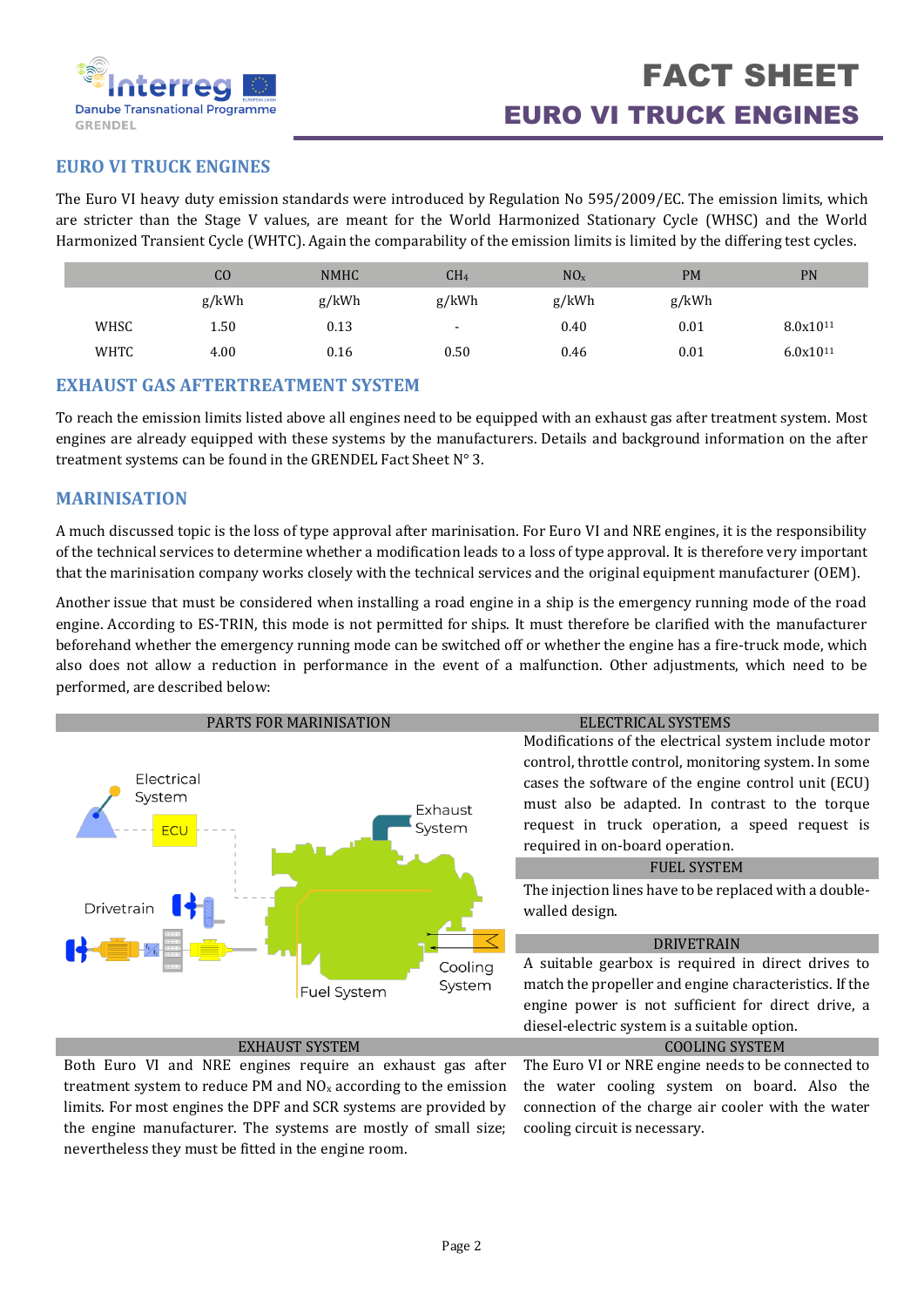

# **ECONOMICS AND ENVIRONMENTAL SUSTAINABILITY**

## **INVESTMENT COSTS**

Investment costs are provided for an example with a replacement of a 300 kW engine. Dependant on the operational profile of the vessel, it may be beneficial to go for a diesel-electric installation.

| Cost Category                            | Costs in EUR                                      | Comment                      |
|------------------------------------------|---------------------------------------------------|------------------------------|
| Marinised 300 kW Euro VI<br>truck engine | about 50,000 EUR                                  |                              |
| Installation cost                        | 10,000 to 20,000 EUR plus one week at<br>shipyard | Strongly dependant on system |
| Optional Electric Engine                 | <b>120 EUR/kW</b>                                 |                              |

### **OPERATIONAL COSTS**

Operational costs for the example above are estimated as follows:

| Cost Category      | Costs in EUR                         |
|--------------------|--------------------------------------|
| AdBlue consumption | approximately 3.5 % per litre diesel |
| AdBlue costs       | 0.20-0.50 EUR/l                      |

## **ENVIRONMENTAL SUSTAINABILITY**

Since the Euro VI engines have an on-board SCR and DPF system to reach the latest emission standards, they also emit significantly less air pollutants. In addition, there can also be a saving of diesel in operation. However, this is different for each application. In addition, the engine can be integrated not only as a direct drive but also in a diesel-electric drive concept. Fuel savings can also be achieved here. More information about the diesel-electric drive can be found in the Fact Sheet  $N^{\circ}$  2.

## **CONSIDERATIONS FOR DEPLOYMENT**

#### **BENEFITS**

- Modern technologies
- High emission standards
- Engine and after-treatment in one compact system
- Proven quality and reliability
- Low noise level
- High production numbers

#### **DOWNSIDES**

- No long-term experience in marine environment
- Lifetime expectation not confirmed
- High effort for conversion
- Power limits insufficient for many direct drives

## **DEPLOYMENT EXAMPLES**

#### **IJMEER**

**Operator**: de Klerk **Location**: Netherlands **In operation**: With Euro VI engines since 2018

[www.deklerkbv.nl/](https://www.deklerkbv.nl/de/)



**Vessel type**: working boat **ENI:** 2325374 **Vessel size:** 37.58m×9.12m (L×W) **Propulsion**: 2 × Vink - MX 11 – 240kW